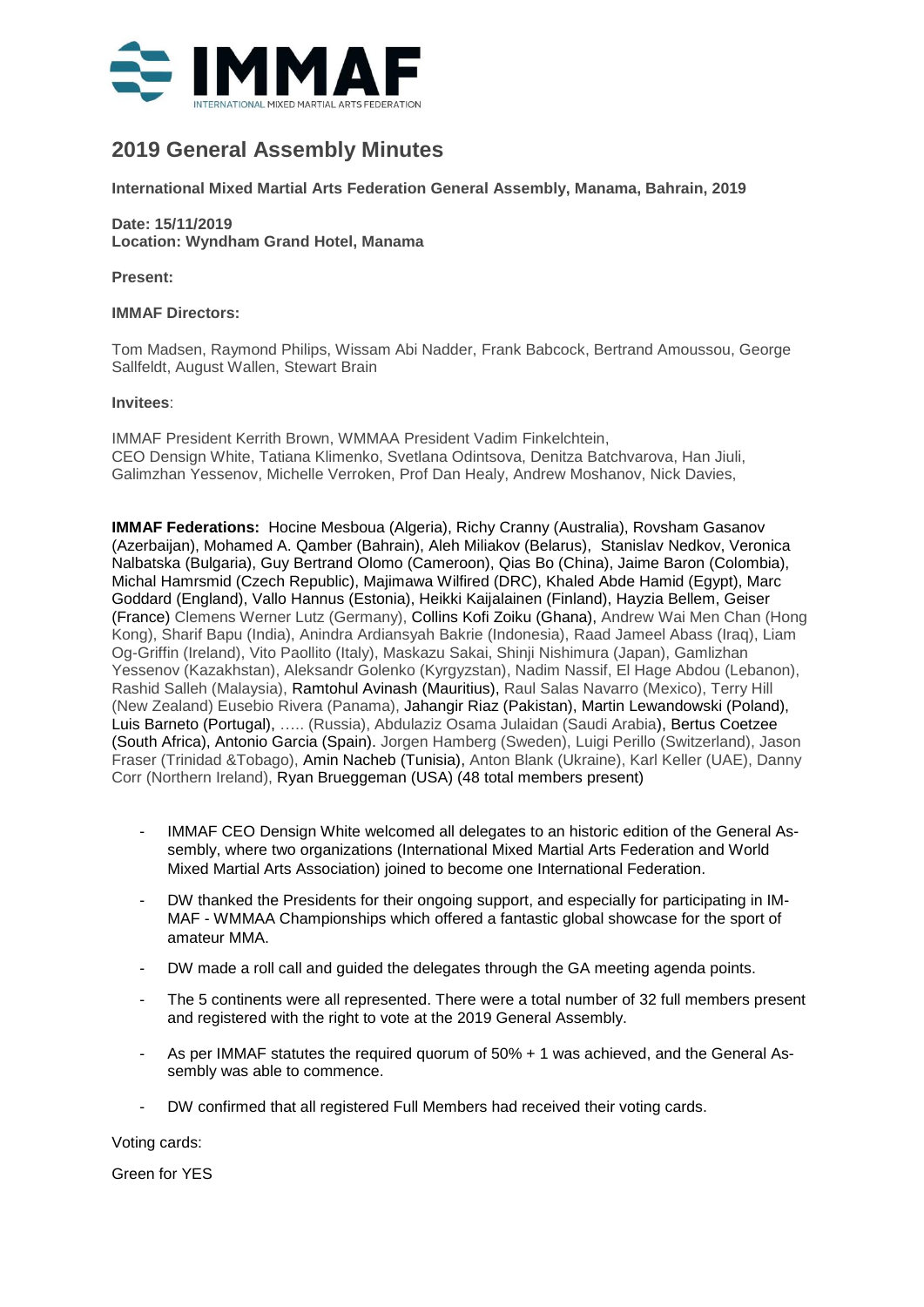

Red for NO Orange for ABSTAIN

### 1. **Vote to approve the agenda**,

- D YES: All
- NO: None
- D ABSTAIN: None

The agenda was approved.

#### **Opening of the meeting**

# **President Kerrith Brown opening remarks**

- KB thanked all attending National Federation Presidents for being active participants on a historic day. This in turn was part of a journey to develop and promote amateur MMA so it may one day become an Olympic Sport.
- KB said the journey of IMMAF was launched in 2021 thanks to the vision of August Wallen and George Sallfeldt. This vision allowed us to protect the values of the sport on the path to recognition.
- KB continued that it gives him great pleasure to see so many familiar faces who had been part of the journey for seven years. Athletes and coaches, men and women have all been committed to develop MMA as a recognized sport. IMMAF has achieved a lot in recent years, despite a number of setbacks but there would be many challenges still to come.
- KB underlined the fact that everybody gathered in the Assembly Room had an important part to play. They must all work to protect the next generation of MMA participants, since young people represented the future. By staying strong and united, IMMAF will deliver. It is not only about competition but about having the right structures, with education programmes and pathways for coaches, judges, referees, cut teams, volunteers and others.
- KB added that during this journey, great efforts have been made to have strengthen governance, and IMMAF has now put procedures in place to make sure that governance is transparent and exemplary. Even if some national federations chose to leave IMMAF, many others have joined.
- KB then announced that there would be changes to the IMMAF Board of Directors with new board members joining due to the agreement between IMMAF and WMMAA.
- KB gave special thanks to WMMAA President Vadim Finkelchtein for his vision and hard work and reiterated that all federations were responsible for IMMAF's success. KB said the priority now was to continue the drive to gain GAISF recognition, and to represent the interests of the younger generation, such as the ground-breaking decision to remove headshots from youth competitions – unique in combat sports.
- KB added that the Championships calendar shows the progress of international development.
- KB thanked UFC for having the vision to back IMMAF from the start and give ongoing support as well as the owner of sponsor partner Green Hill, Jahangir Riaz for his support over recent years.
- KB concluded that he was very proud to be IMMA President. He pledged to give IMMAF values which he had learned from a lifetime in sport including, honour, respect and friendship. KB said that everyone involved in IMMAF had Olympic values.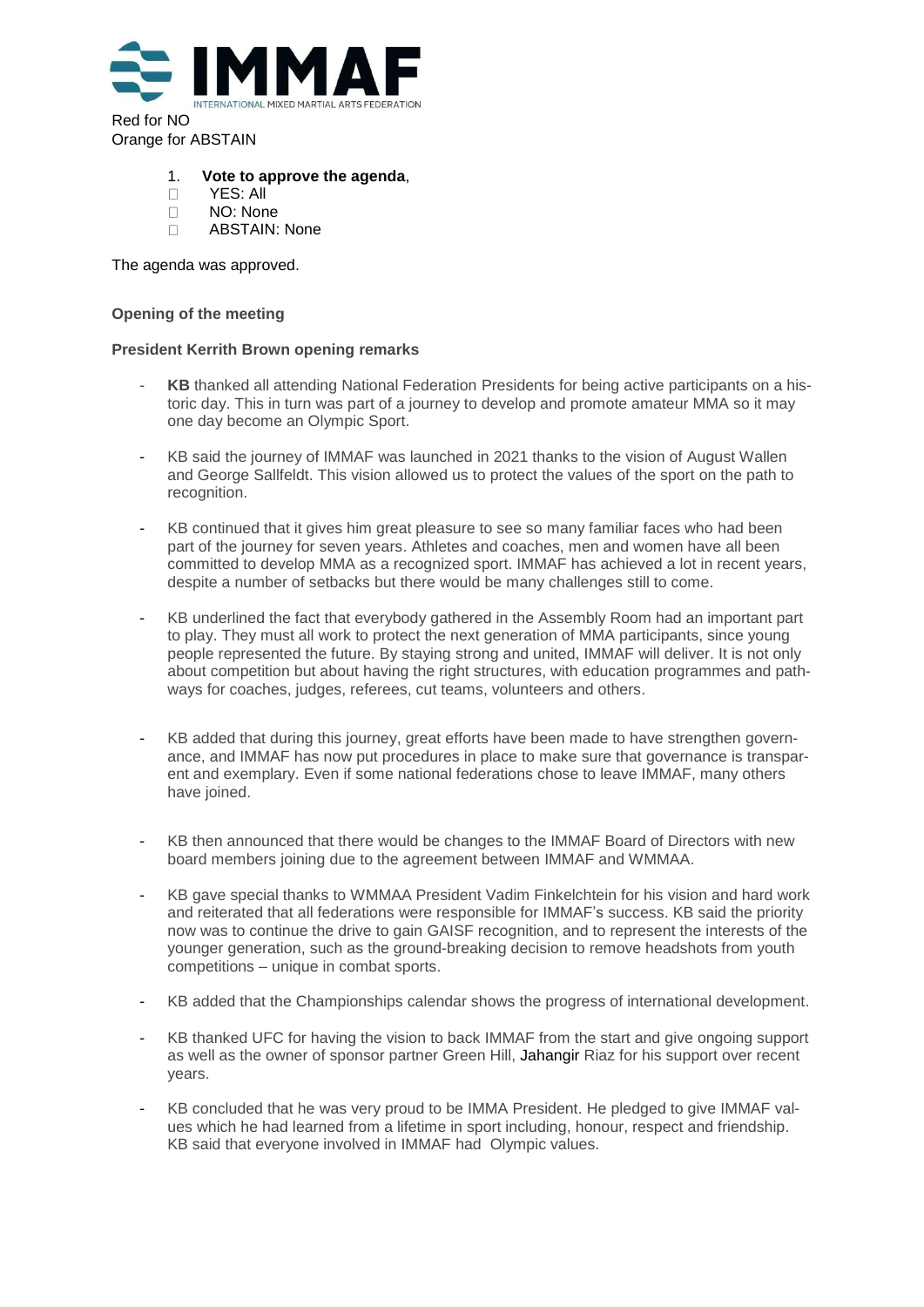

KB thanked the IMMAF staff, CEO, and everyone present for giving him the opportunity to be here today.

**Election of the scrutineers.** DW introduced the scrutineers:

Luis Barneto – Portugal Nick Davies – United Kingdom Clemens Werner – Germany

- 1. **Vote to approve scrutineers**,
- YES All
- NO None
- ABSTAIN None

- Scrutineers were appointed.

- 2. **Vote to approve Minutes of General Assembly 17 November 2017**,
- **YES 31**
- NO 0
- ABSTAIN 1

- Minutes were approved

- 3. **Vote to approve Minutes Extraordinary General Assembly 16 November 2018**,
- **YES 30**
- $\bullet$  NO
- ABSTAIN 2

- Minutes were approved

- 4. **Vote to approve Minutes Extraordinary General Assembly 21 June 2019**,
- **YES 30**
- $\bullet$  NO 0
- ABSTAIN 2

- Minutes were approved

# 5. **Voting for Expulsion of Members**

Action had been taken to suspend five members. The IMMAF Board of Directors made this decision based on available evidence. General Assembly voted to ratify the decision.

| <b>National Federation</b> | <b>Yes</b> | <b>No</b> | Abstain |          |
|----------------------------|------------|-----------|---------|----------|
| Paraguay                   | 30         |           |         | Approved |
| Poland                     | 31         |           |         | Approved |
| Singapore                  | 31         |           |         | Approved |
| Turkey                     | 28         |           |         | Approved |
| UK                         | 29         |           |         | Approved |

The expulsions were approved.

**Activity report**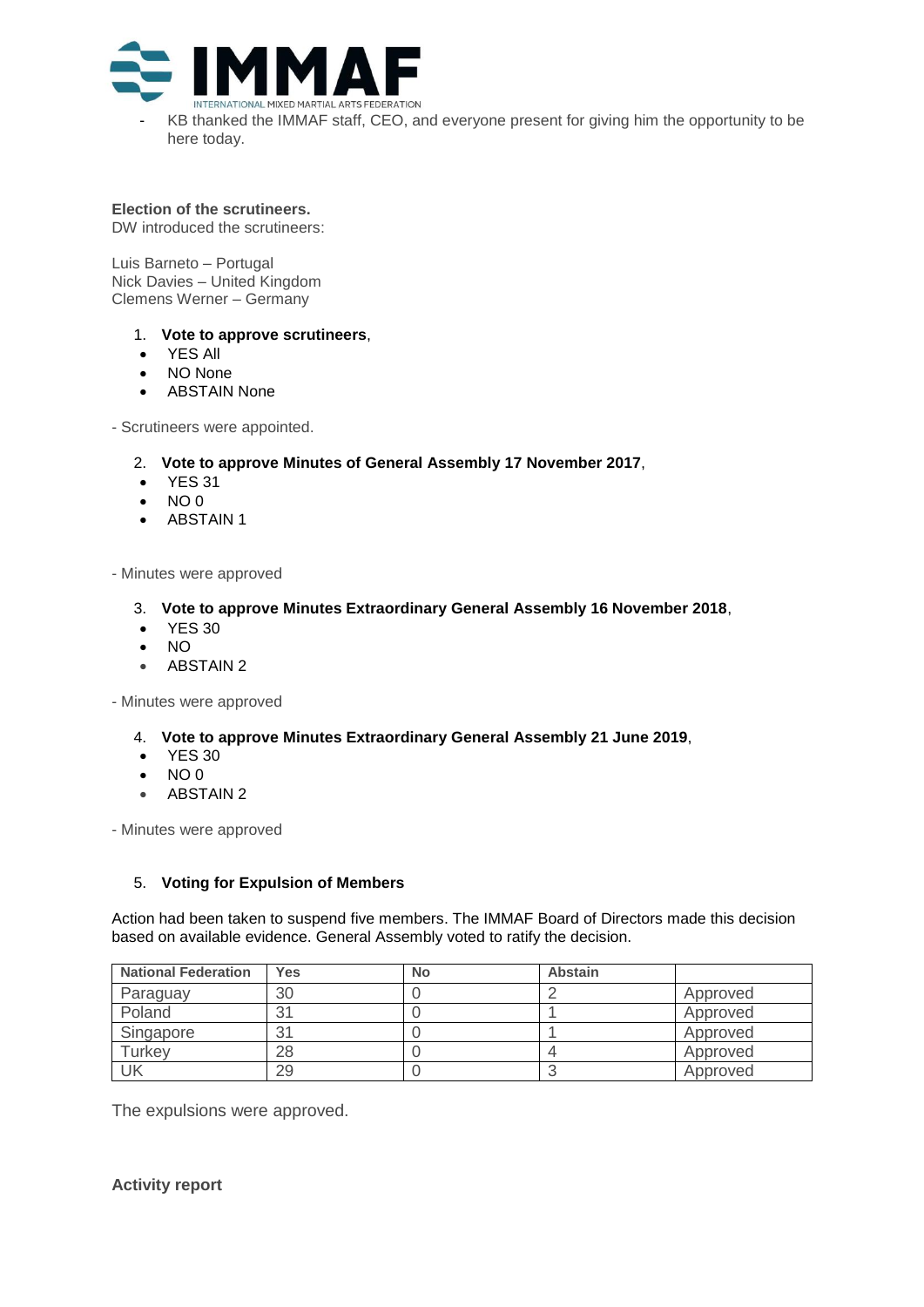

- DW presented an IMMAF activity report prepared in 2019. The report was available in an electronic version and hard copies were also distributed. New policies have been introduced in areas such as anti-corruption and betting regulation, conflict of interest, detection and prevention of money laundering and other policies. All are available on request for Federation use.
- DW said that sport, in general, has become a magnet for criminal activities. Although no specific problems had come to the attention of IMMAF, as a role model for good governance these processes are required.

# **Anti-doping**

- Anti-doping is carried out by consultant Michelle Verroken. Anti-doping sanctions are in line with world anti-doping policies, anti-doping education is ongoing with seminars at IM-MAF technical conferences and information given to coaches and athletes during the Championships. A new online education programme is being considered.

# **Membership update**

- International Member Liaison Gosha Malik presented charts showing National Federation membership breakdown. It is important to IMMAF to gain a significant body of members who have been recognized by Government authorities and/or Olympic Committees. IM-MAF has 42 National Federation supported by the Government or Olympic authorities at present. The validity of some documents has been questioned by GAISF, however, so a process of due diligence is now ongoing.
- GM said an increasing number of federations were gaining government support and France, a major sport nation, is expecting official recognition early in 2020.
- DW insisted that Federations concentrate on youth development, and that the changes to safety regulations should made a big difference to youth participation.

# **Sports Development**

- Director of Sport Development, Andrew Moshanov has finalized a programme of coach progression, offereing another level of membership to the coaches of national federations. AM surmised that it is not good to have coaches coming from other sports with their single discipline qualifications. MMA needs its own development. The IMMAF certification unlocked participation and revenue streams for Federations.
- AM said that parents want children to be coached by qualified coaches. IMMAF concentrated on competitions in the past, but a number of competitors is very small compared to the number of MMA practitioners. The majority of people do MMA as a recreational, rather than competition activity, and we need to change the mindset.

# **Regulatory Development**

- Director of Regularity Affairs, Marc Goddard is developing international certification for Judges and Referees. The IMMAF method of training and certifying officials globally is being recognised. Third Party sanctioning is to be introduced.
- MG is involved in setting up a new governing body in England to replace the old UKMMAF.

# **Championship Report**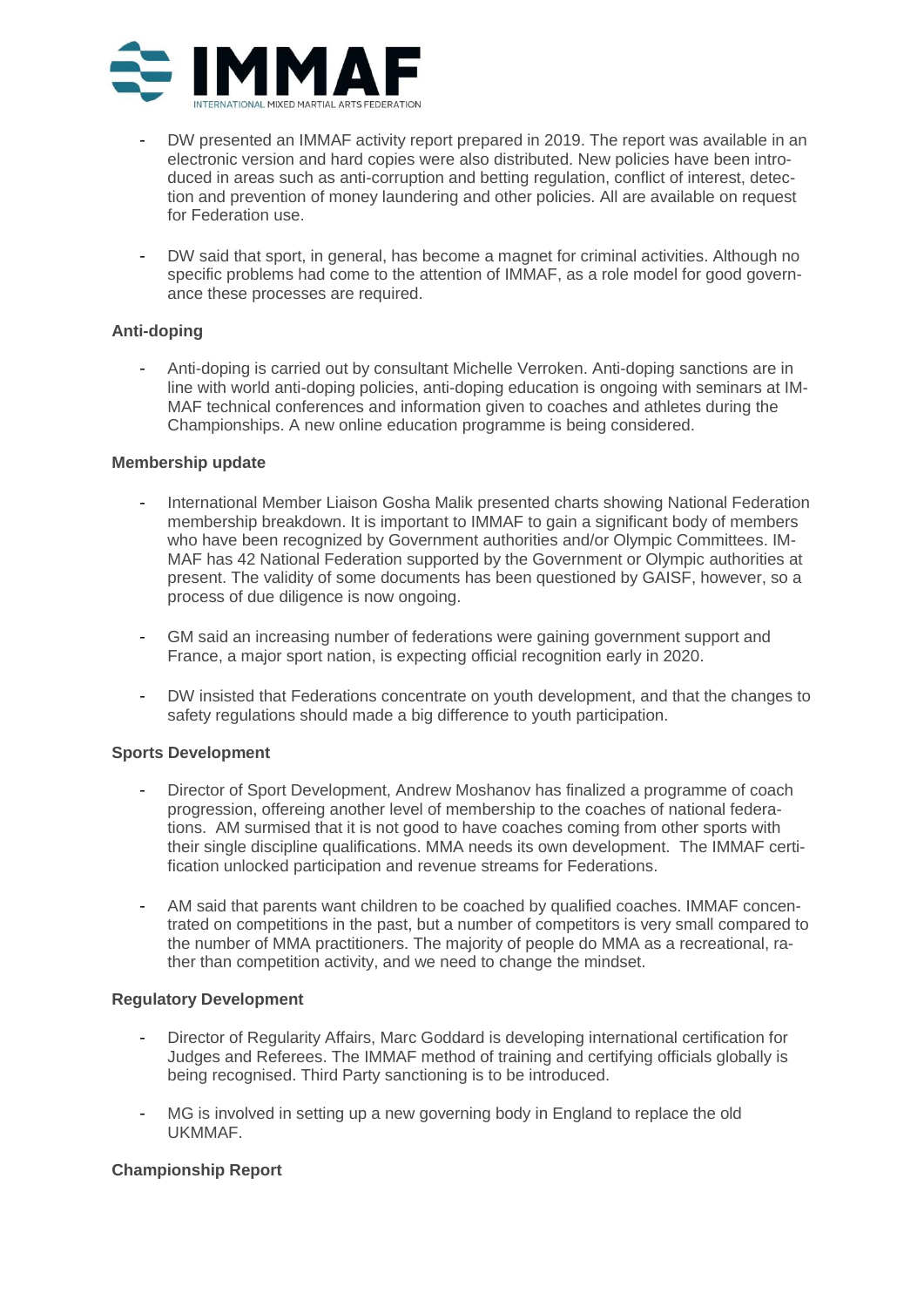

- Director of Events, Alistair Pettitt confirmed that 2019 was the most successful year for IMMAF Championships, with events held on all five continents of Oceania, Africa, Pan-America, Europe and Asia.
- AP congratulated Italian Federation representative Vito Paolillo for hosting both European and Youth Championships.
- AP said that the Pan-Am in Bahamas and current World Championship in Bahrain have exceeded expectations. Participation continues to improve year on year, with women's participation increasing significantly.

# **Brand, Communication and Commercial**

- Director Isobel Carnwath noted that IMMAF has increased its media presence in 2019. Growing in markets such as France, Bahrain and the U.K. With increased coverage, IM-MAF has also invested more in broadcast content, with a highlights package commissioned for a number of regions.
- IC said IMMAF.tv is live streaming the World Championships around the world.
- IC also informed that developments and investment has been made into digital platforms, too, with a dedicated social media agency, as well as official photographers for championships.

# **Regions Report**

**France** – Bertrand Amoussou stated that France has banned MMA since 2016. There are still no official competitions allowed and MMA is restricted to academies. The Ministry of Sport has finally decided to open the door to a full recognition of MMA and several combat sports were invited to make an application in order to become the umbrella body for a fledgling MMA organization. An independent jury will make a decision about which federation will take MMA within their structure from 1st of January 2020.

**Norway** – Vice President George Sallfeldt explained that a knock-out law forbids any combat sport with KO possibilities in Norway. However, the legislation is changing on individual cases and the authorities can approve certain matches. A meeting took place at the Norwegian parliament a couple of months ago and talks are progressing in the right direction. It is important to become recognized and legal in Norway.

**Ireland** – DW explained how an unfortunate fatal accident at an MMA competition a few years made the Government accept the need for proper regulation of MMA. However, no existing sports organizations expressed any interest in regulating MMA. Funding has become available to help an MMA federation build their administrative structures. The first General Assembly of an Irish federation has taken place and progress is being made on governance. It is difficult for any federation who rely totally on volunteers. IMMAF is helping to bolster the Federation.

# **Directors Report**

**Oceania – Director Stewart Brain** thanked all attending very successful Championships in Australia and New Zealand. An invitation was extended for members to participate in next year's events in Gold Coast. SB thanked Officials for making their way to the continent to help with their work. UFC events had a record attendance which proves that MMA is already popular in Australia and New Zealand and will continue to grow.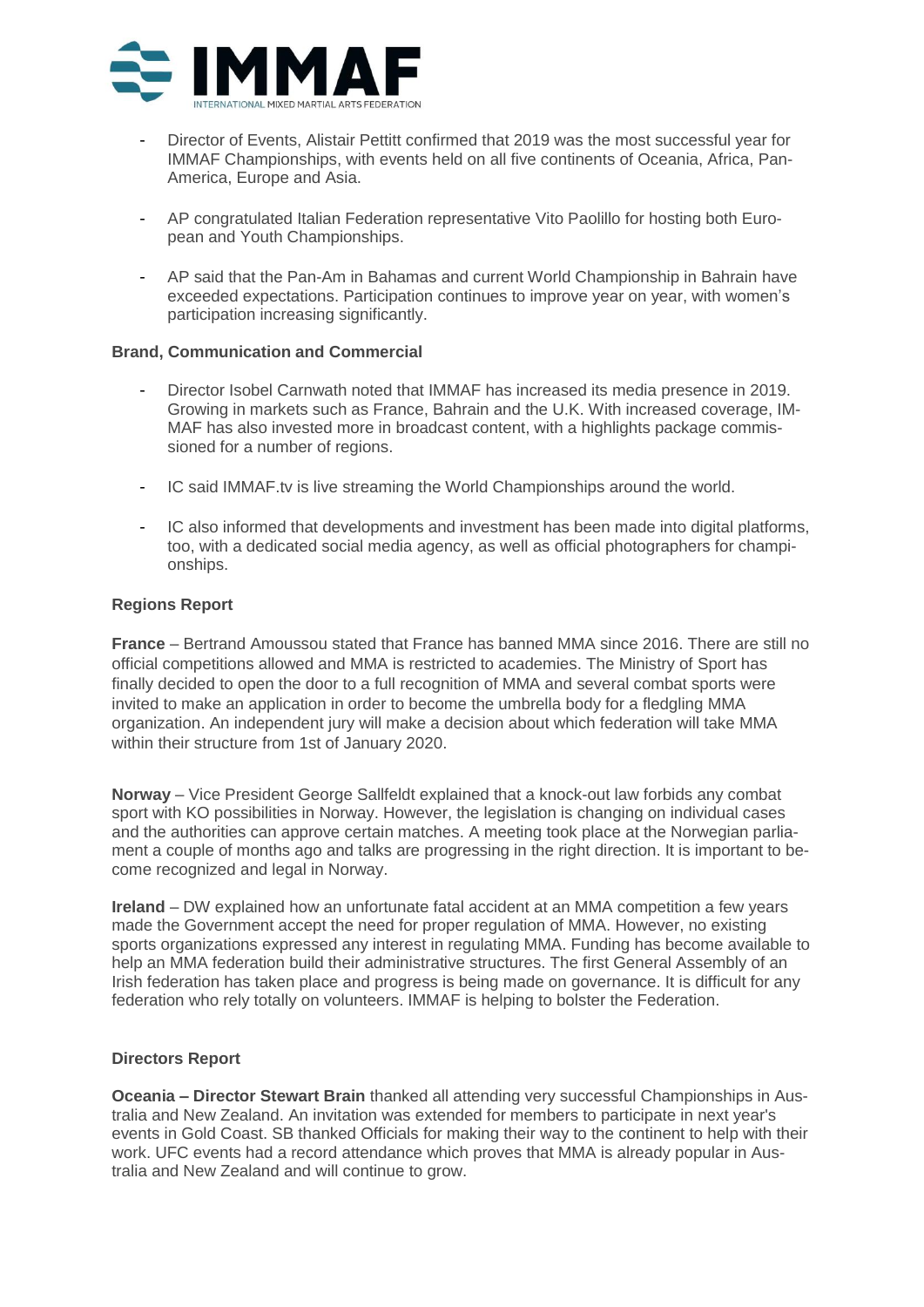

**Africa – Director Raymond Philips** announced that Africa is no longer the forgotten continent. Despite all the challenges around resources and infrastructure he is proud to helping to build teams which can make Africa's events bigger and better. African MMA is rising fast and allows a new generation to build lasting relationships from participation in events.

**Asia – Director Wissam Abi Nadder** thanked Bahrain for hosting such a great event, seeing high growth in athlete participation. In parallel the participation and popularity of the sport has grown following the development in this region. This includes the first Chinese athlete winning a championship in UFC, which will bring even higher popularity for the sport of MMA.

**America – Director Frank Babcock** thanked Bahrain for a fantastic event, growing participation around the world and commended the first Pan-American event which will grow year on year in the Pan-American region.

# **Financial Matters**

- The reports were sent electronically to all participants, with hard copies also distributed.
- Financial Report 2017 Finished with a loss of SEK 32 568. (Note the currency is Swedish Crowns).
- A detailed breakdown was listed including Personnel Cost, Distribution Costs and Administration Expenses. The financial situation improved in 2018, showing a profit for that year.
- It is important to note that IMMAF is covering accumulated losses, caused by IMMAF investments in IMMAF Championships since IMMAF covers costs of the host federation. IMMAF made a commitment in 2019 to allocate \$10K for each event to cover operational costs.
- DW suggested having an annual General Meeting, rather than reports every 2 years, since this will allow for better control and analysis of annual expenditure.
- The Auditor's report was attached to the hard copies, IMMAF Board Directors signed all the financial reports.
- After asking for comments from the floor (there were none) DW requested a vote to approve the accounts for 2017/2018.
	- **1**. **Vote to approve the 2017/2018 Accounts**
	- **YES 32**
	- $NO<sub>0</sub>$
	- ABSTAIN 0
- Accounts and Reports were approved.

# **Budget 2020**

- DW stated that the forecast of income included sponsorship from UFC (\$1million), Championship Entry Fees (\$600K), Hosting Rights Fees (\$250K) Membership Fees (\$94K) and Safejaws (\$3,7K)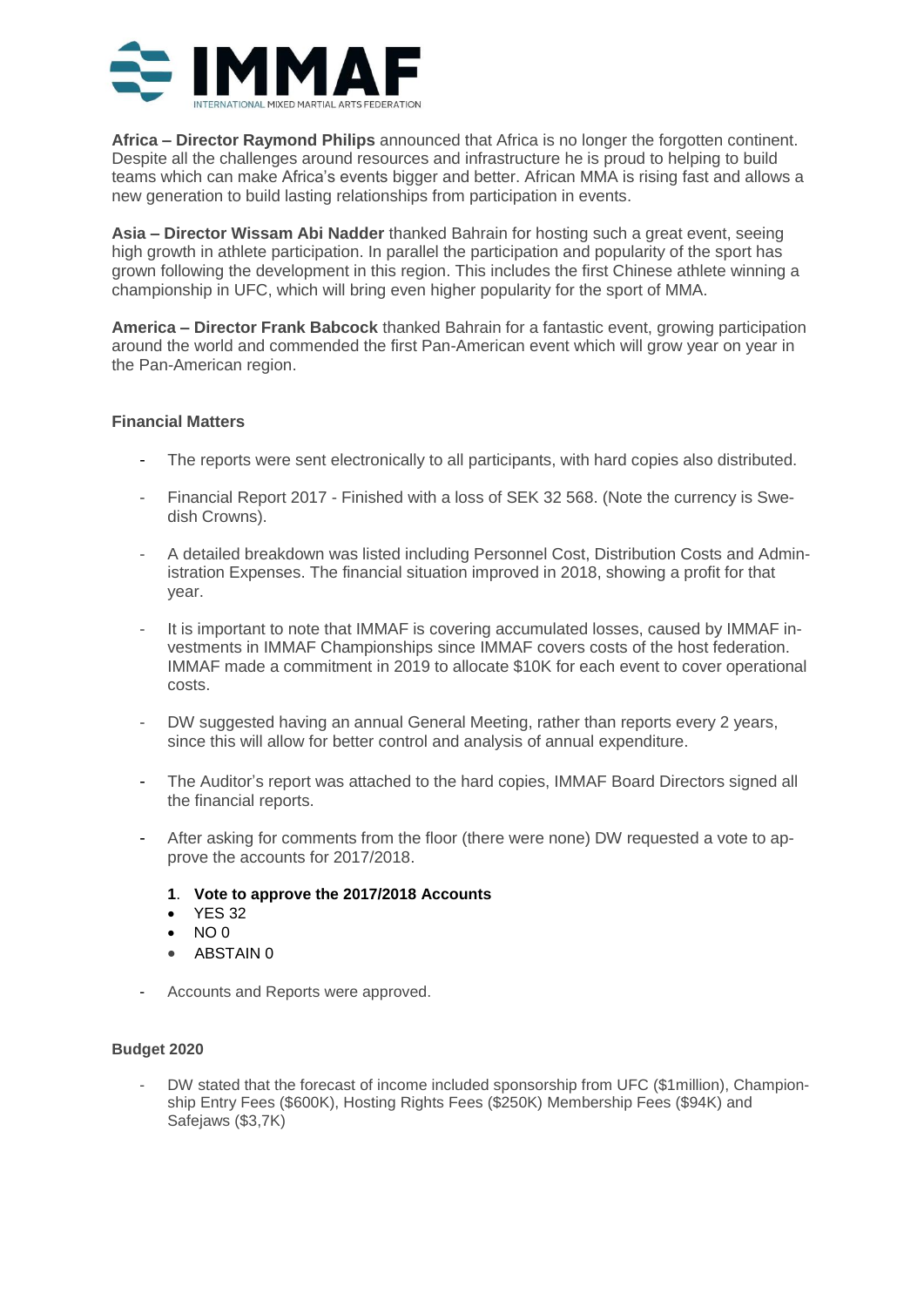

- DW said IMMAF should expect higher expenditure. The majority of this would be for salaries for staff, since more contractors have been appointed as the scope and nature of IMMAF work continues to grow. Other expenditures include,
- Insurance for Directors, Public Liability, and lobbying costs related to the recognition quest and participation at international sport conferences like SportAccord and Sportel.
- DW explained the cost to run Championships is not completely covered by the entry fee and IMMAF covered the difference every year. The standard of Championships has become very high, but this means higher costs. At present there a small surplus has been forecast, which might change as this is only an estimate.
	- 1. **Vote to approve the 2020 Budget**
	- YES 32
	- NO 0
	- ABSTAIN 0
- The 2020 Budget was approved.

### 6. **Vote to approve Auditors Reports 2017 and 2018**

- **YES 32**
- $N$ O 0
- ABSTAIN 0
- Auditors Reports 2017 and 2018 were approved.

### 7. **Vote to approve Senora Auditors to audit 2019 Accounts**

- **YES 32**
- $NO<sub>0</sub>$
- ABSTAIN 0
- Senora Auditors (name of company) was approved to audit the 2019 Accounts.
- (Additional Item on the agenda approved by Board of Directors to move the IMMAF registration to Switzerland.)

#### 8. **Vote to move Company Registration to Switzerland**

- YES 32
- NO 0
- ABSTAIN 0
- Moving the Company registration to Switzerland was approved.

#### **Voting, appointments, and elections.**

- According to IMMAF Statutes Art 24.2, during elections of the President and the Board of Directors, the President must step down from chairing the meeting, the Board proposed that August Wallen would continue to chair the meeting during the elections.
	- 1. **Vote to accept August Wallen to chair the meeting**
	- YES 32
	- $\bullet$  NO 0
	- ABSTAIN 0
- August Wallen was accepted to chair the meeting
- DW handed over the meeting to August Wallen.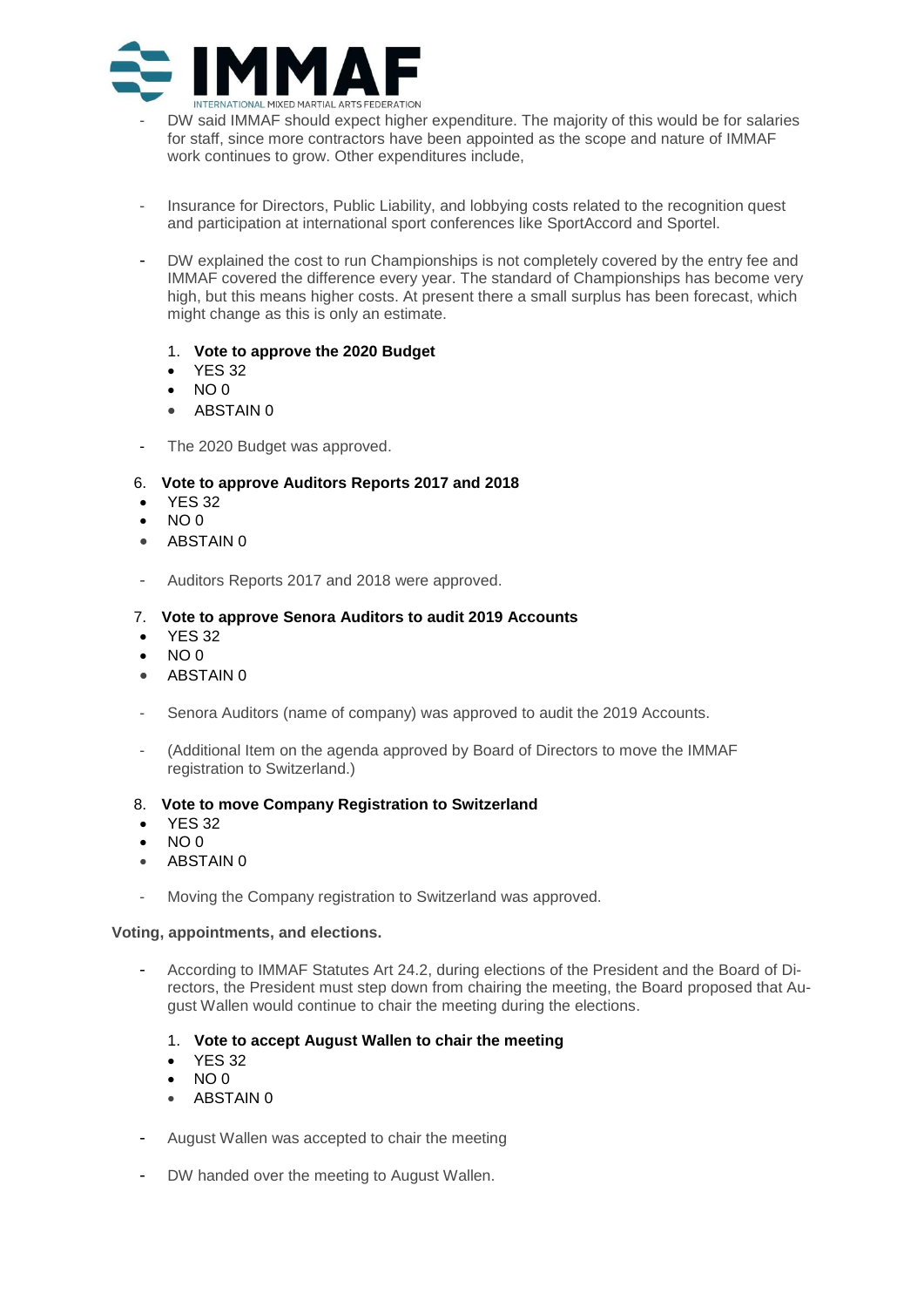

### **Voting for the election of IMMAF President**

- President Kerrith Brown confirmed it was his honour to run for Presidency and thanked everyone for great support.
- Vadim Finkelchtein, who had lost his voice due to illness, apologized for being unable to speak. He asked Andrew Moshanov to deliver a message on his behalf.
- VF stated that It had been a long journey for him personally and for the sport of MMA, even though it is still a young sport compared to most others. There are people in this room whom he has personally known for nearly 20 years and people in this room who he is meeting the first time in his life. The sport is growing regardless of any circumstances and personalities.
- VF said he came up with the idea to form the World MMA Association around 2012 to shape and protect the sport which become more widespread and should stand alone apart from other combat sports. Soon after, IMMAF was formed and adopted the same vision and goals.
- VF said both entities made remarkable achievements. Both organizations applied for a membership with GAISF and from the first meeting with KB and DW, he knew that he was talking to people who shared his vision, so an action plan was made to merge.
- VF said that meetings took place with a discussion of needs and intentions from both parties. In very few countries the process did not go as smoothly as hoped but there was an overwhelming majority where national federations were able to put their personal interests aside in the interest of the sport to unite.
- VF said the journey taken has fulfilled him, especially now that IMMAF-WMMAA is unified, and that it was the right time for him to move on. VF invited KB to the podium.
- VF Statement: "In the light of the election of the president of the united international governing body I want to ask the delegates not to consider myself for position of President in favour of Mr. Brown, because I truly believe his energy, dedication, passion, knowledge of sport, governance means he can do a better job than I can."
- AW confirmed that VF was formally removing himself from the election process which meant that KB would be the sole remaining candidate.
	- **2. Vote to elect Mr. Kerrith Brown as IMMAF President**
	- YES 32
	- NO 0
	- ABSTAIN 0
- Mr. Kerrith Brown was confirmed as IMMAF President.
- KB thanked the GA for their support, and VF for putting his trust in him.
	- **3. Election for Vice President George Sallfeldt**
	- YES 32
	- NO 0
	- ABSTAIN 0
- GS was confirmed as IMMAF Vice President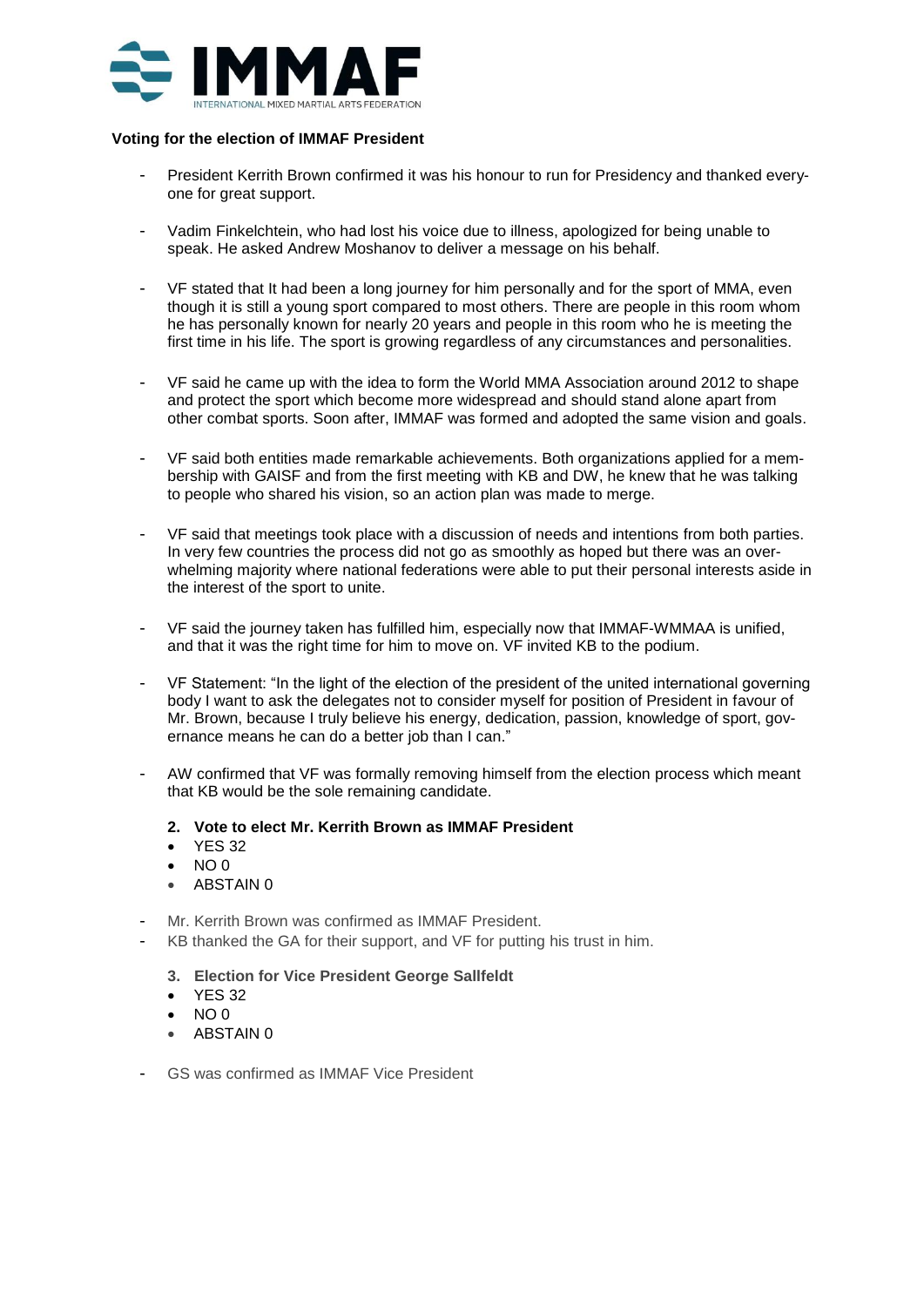

## **9. Election for Board of Directors**

| <b>Director Name</b>  | <b>YES</b> | <b>NO</b> | <b>ABSTAIN</b> |          |
|-----------------------|------------|-----------|----------------|----------|
| Mr. Bertrand Amoussou | 32         |           |                | Approved |
| Me. Stuart Brain      | 32         |           |                | Approved |
| Ms. Tatiana Klimenko  | 32         |           |                | Approved |
| Mr. Raymond Phillips  | 32         |           |                | Approved |
| Mr. Tom Madsen        | 32         |           |                | Approved |
| Mr. Wissam Abi Nader  | 32         |           |                | Approved |
| Mr Galimzhan Yessenov | 32         |           |                | Approved |

- IMMAF Board of Directors was approved.

# **10. Non Executive Members appointed by the board**

| <b>Director Name</b>   | <b>YES</b> | <b>NO</b> | <b>ABSTAIN</b> |          |
|------------------------|------------|-----------|----------------|----------|
| Ms Deni Batchvarova    | 32         |           |                | Approved |
| Mr Victor Frolov       | 32         |           |                | Approved |
| Mr. Han Jiuli          | 32         |           |                | Approved |
| Mr. Iskander Karim     | 32         |           |                | Approved |
| Ms. Svetlana Odintsova | 32         |           |                | Approved |

# **11. Election of Financial Audit Committee**

| <b>Name</b>                             | <b>YES</b> | <b>NO</b> | <b>ABSTAIN</b> |          |
|-----------------------------------------|------------|-----------|----------------|----------|
| Mr Denis Rowan (Ireland)                | 32         |           |                | Approved |
| Mr. Cristiano Gadelha (Brazil)          | 32         |           |                | Approved |
| Ms. Svetlana Odintsova<br>(Netherlands) | 32         |           |                | Approved |

- The Financial Audit Committee was approved.

# **12. Election of Arbitration Committee**

| <b>Name</b>                 | <b>YES</b> | <b>NO</b> | <b>ABSTAIN</b> |          |
|-----------------------------|------------|-----------|----------------|----------|
| Mr Rupert Beloff (UK)       | 31         |           |                | Approved |
| Mr. Thomas Rudkin (UK)      | 31         |           |                | Approved |
| Mr. Eusebio Rivera (Panama) | 31         |           |                | Approved |
| Mr. Mathieu Laplante-Goulet | 31         |           |                | Approved |
| (Canada)                    |            |           |                |          |

- The Arbitration Committee was approved.

# **13. Election of Anti - Doping Committee**

| <b>Name</b>                       | <b>YES</b> | <b>NO</b> | <b>ABSTAIN</b> |          |
|-----------------------------------|------------|-----------|----------------|----------|
| Ms Michele Verroken (UK)          | 31         |           |                | Approved |
| Mr. Max Shephard (UK)             | 31         |           |                | Approved |
| Dr. Jack Kreindler (UK)           | 31         |           |                | Approved |
| Mr. David Wang (US)               | 31         |           |                | Approved |
| Ms. Veronika Nalbatska (Bulgaria) | 31         |           |                | Approved |

- The Anti-Doping Committee was approved.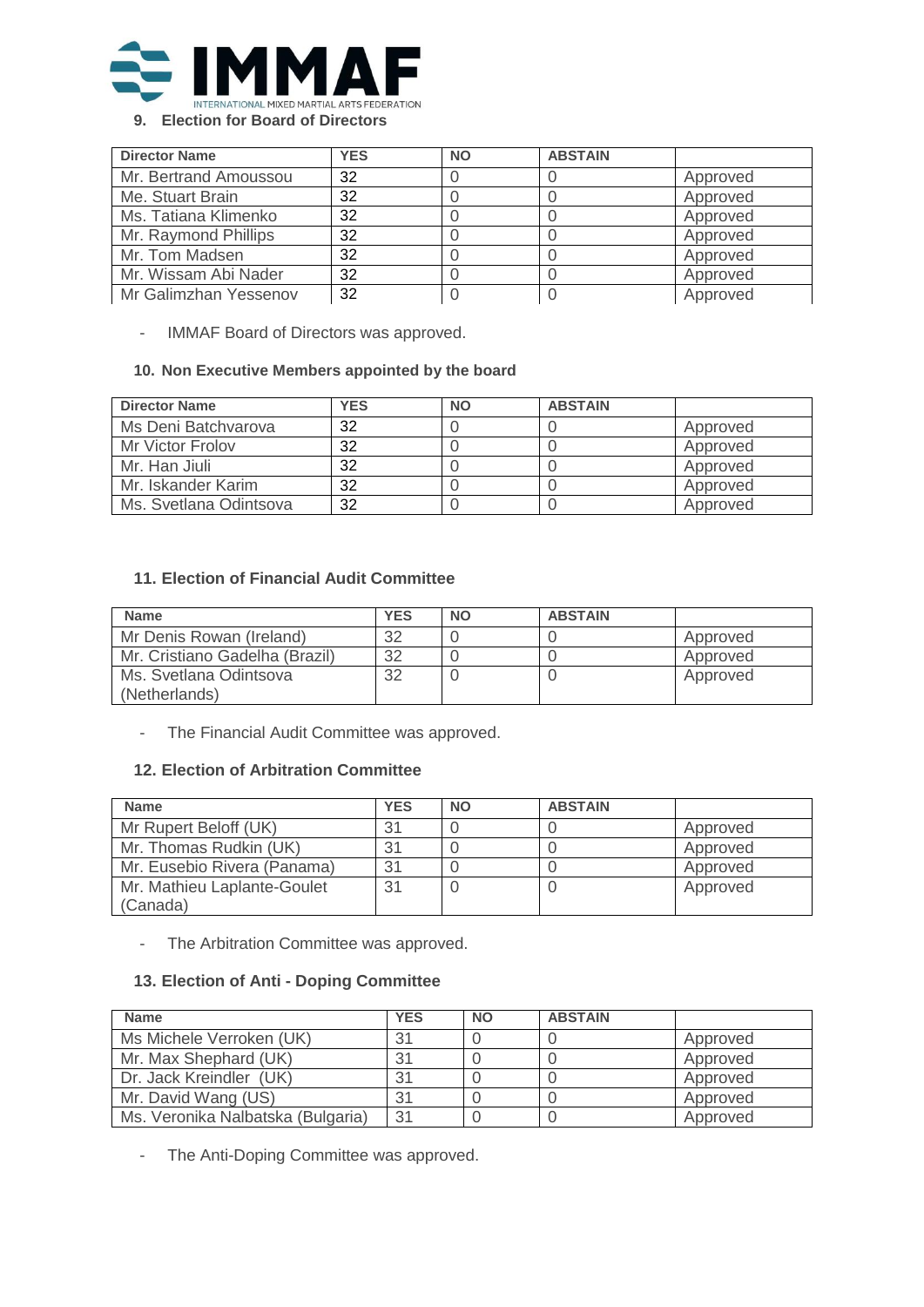

In order to address the appeal's process, the Anti-Doping Disciplinary Committee was agreed, as explained by MV it is essential according to the World Anti-Doping Code that the disciplinary side should be separated from the policy part, so appeals would go to the court of arbitration for sport. It is helpful for athletes and coaches who might need to appeal.

# **14. Election of Anti - Doping Disciplinary Committee**

| <b>Name</b>               | <b>YES</b> | <b>NO</b> | <b>ABSTAIN</b> |          |
|---------------------------|------------|-----------|----------------|----------|
| Ms Michele Verroken (UK)  | 32         |           |                | Approved |
| Mr. Max Shephard (UK)     | 32         |           |                | Approved |
| Dr. Prem Kumar (Malaysia) | 32         |           |                | Approved |
| Mr. Andrew Smith (UK)     | 32         |           |                | Approved |

- The Anti-Doping Disciplinary Committee was approved.

# **15. Election of Disciplinary Committee**

| <b>Name</b>                   | <b>YES</b> | <b>NO</b> | <b>ABSTAIN</b> |          |
|-------------------------------|------------|-----------|----------------|----------|
| Mr. William Lexton Jones (UK) | 32         |           |                | Approved |
| Mr. Thomas Rudkin (UK)        | 32         |           |                | Approved |
| Mr Stanislav Netkov (BUL)     | 32         |           |                | Approved |

- The Disciplinary Committee was approved.

# **16. Election of Nomination Committee**

| <b>Name</b>                  | <b>YES</b> | <b>NO</b> | <b>ABSTAIN</b> |          |
|------------------------------|------------|-----------|----------------|----------|
| Mr. Jasper Gunarson Sweden   | 31         |           |                | Approved |
| Mr. Clemens Werner Germany   | 31         |           |                | Approved |
| Mr. John Daniel South Africa | 31         |           |                | Approved |

- The Nomination Committee was approved.
- The voting was completed and GS explained the role of Committees. The Committees are required by IMMAF status and they are elected by a General Assembly. IMMAF also appointed commissions and these are nominated by the Board of Directors.